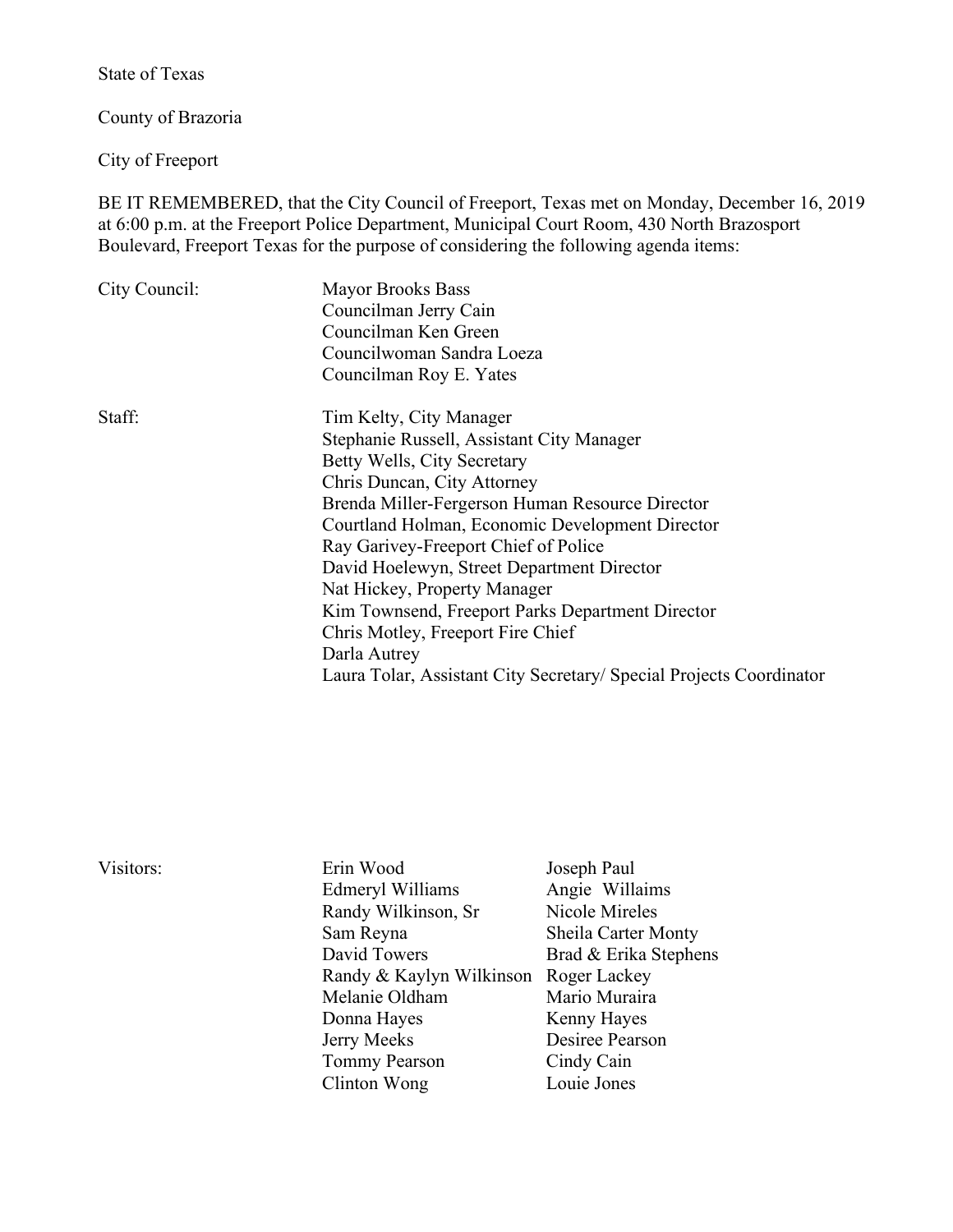## **Call to order.**

Mayor Brooks Bass called the meeting to order at 6:00 p.m.

# **PRESENTATIONS/ANNOUNCEMENTS: Announcements by Mayor, City Council and/or Staff**

#### Citizen lifesaving award

Freeport Police Chief Ray Garivey presented two Citizen Lifesaving Awards to Randy Wilkinson and Brad Stevenson.

#### Employee of the month

City employee Darla Autrey was presented with a certificate recognizing her as Employee of the Month for November 2019.

#### **Citizen's Comments**

Desiree Pearson asked is the pothole on Caldwell and Ave A could be repaired, and not have just a little something placed to temporarily fix the problem.

### **CONSENT AGENDA:**

Consideration and possible action on the approval of City Council meeting minutes from November 26, and December 2, 2019.

Consideration and possible action for EMS service agreement for EMS billing

On a motion by Councilman Yates, seconded by Councilman Green, with all present voting "Aye", Council unanimously approved the Consent Agenda.

## **REGULAR SESSION**

#### Consideration and possible action of approving the cost of proposed outriggers to the Mystery Boat.

Parks Director Kim Townsend presented to Council the proposed contractor SWS and bid of \$12,500.00 for the repair of the outriggers on the Mystery Boat. Mr. Lackey with SWS explained the reconstruction and updating of the Mystery Ship. Councilman Green said that he feels the \$12,500.00 seems very costly. Nicole Mireles asked Mr. Lackey if he had a location to do the repairs to the Mystery Boat. Mayor Bass asked Fire Chief Motley if he would be available for fire suppression.

On a motion by Councilman Yates, seconded by Councilwoman Loeza with all present and voting 4 to 1. Council approved the cost of repairs of the outriggers. Councilman Green voted no.

#### Consideration and possible action approving purchase of Watchguard.

Assistant City Manager Stephanie Russell presented to Council the purchase of a dash camera system and software for the Freeport Police Department patrol fleet. Ms. Russell said that this purchase is \$77,640.00 There is a grant that was awarded which will pay for the purchase. Per the City's purchasing policy since the purchase is over \$50,000.00 the purchase must come before Council. Mayor Bass said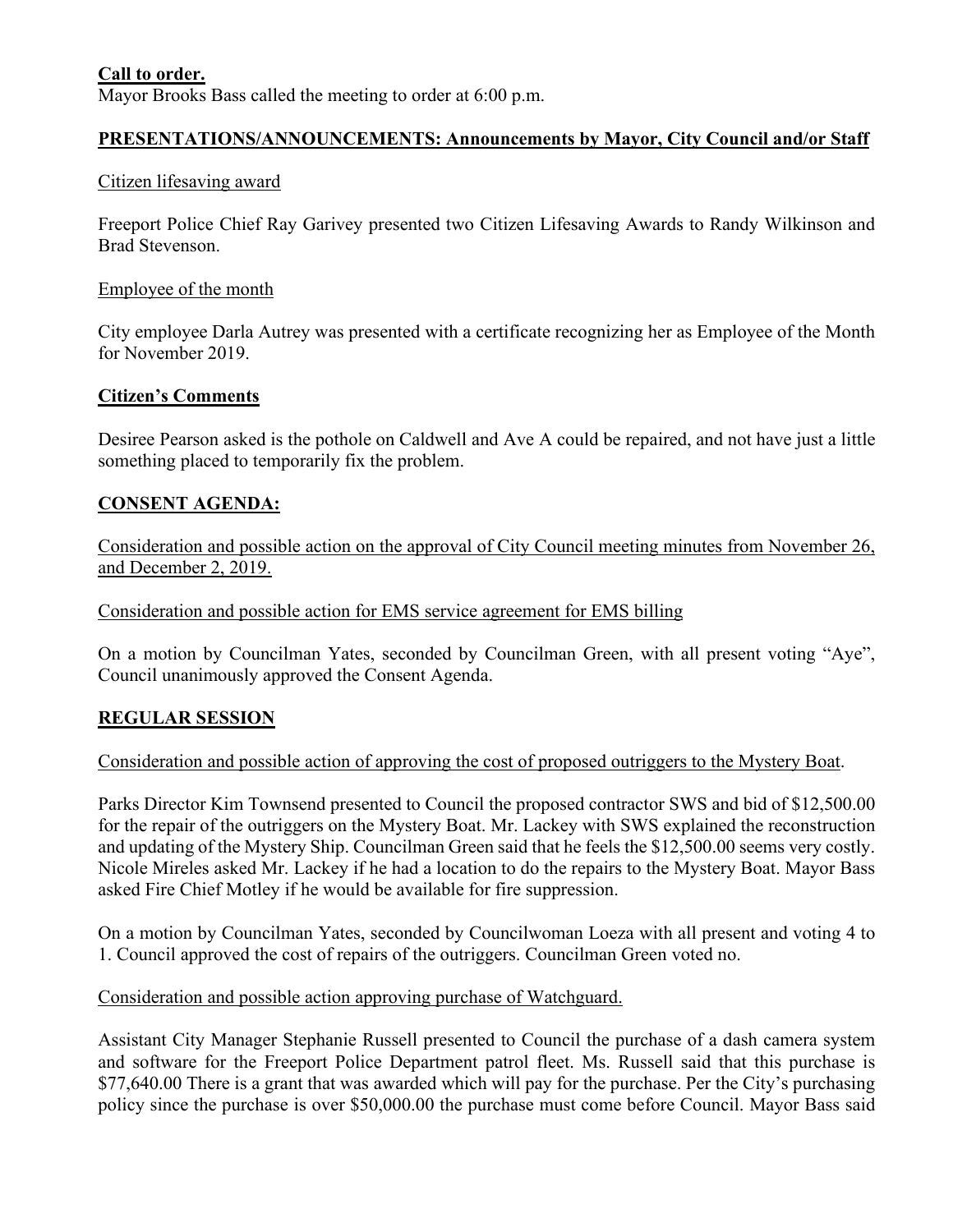this is budget neutral. David Fernandez from the Freeport Police Department told Council the dash camera system has not be upgraded for about ten years. He said that the current system is failing.

On a motion by Councilwoman Loeza, seconded by Councilman Green with all present and voting "Aye" council unanimously approved the purchase of dash camera system and software from Watchguard.

## Consideration of approving and awarding the bid for contract for Lift Station No. 5 & 13 rehab and sewer line replacement

City Manager Tim Kelty presented to Council the approval of the bid from C & A Construction, LLC. This bid is for the rehab of Lift Station's No. 5 & 13, and the sewer line replacement project. This project was designed by Freese and Nichols. Sealed bids were received and opened on November 26, 2019. from Sorrell Construction, Matula & Matula Construction Inc., and C & A Construction, LLC. Freese and Nichols recommends that the City award the contract to  $C \& A$  Construction, LLC. Mayor Bass asked if the contracts going forward if there will be language that defines start and end time.

On a motion by Councilman Yates, seconded by Councilman Cain with all present and voting "Aye" council unanimously approved, awarding the bid for contract for Lift Station No. 5  $\&$  13 rehab and sewer line replacement to C & A Construction, LLC.

Consideration and possible action regarding the report of Charter Review Commission recommendations to place items on Charter Review Election Ordinance

City Manager Tim Kelty presented to Council the report from the Charter Review Commission recommendations. There is a total of eight recommendations to be presented to Council.

(1) **Section 3.01 (b) (d) Number, Selection and Term 5.10 Limitation on Consecutive Terms of Office** Recommend amending the Charter "from two-year terms, to three-year terms for no more than two consecutive years for Mayor and City Council."

On a motion by Councilwoman Loeza, seconded by Councilman Yates with all present and voting "Aye" Council unanimously approved Section 3.01 (b) (d) and 5.10 to be placed on the May 2020 ballot.

(2) **Section 3.01 (f)** Recommend amending the Charter to include "Election Dates as standardized by State Law."

On a motion by Councilman Yates, seconded by Councilman Cain with all present and voting "Aye" Council unanimously approved adding Section 3.01 (f) to be placed on the May 2020 ballot.

(3) **Section 3.04 Compensation** Recommend amending the Charter that the "Mayor shall receive a monthly compensation of \$400.00 and Council to receive a monthly compensation of \$200.00. And the Mayor and Council shall receive an additional \$50.00 payable monthly for each posted meeting of the City Council that they attend."

On a motion to disapprove by Councilman Green, seconded by Councilman Yates with all present and voting "Aye" Council unanimously approved the rejection of doubling the Compensation that was recommended by the Charter Review Commission and not place the item on the May 2020 Ballot.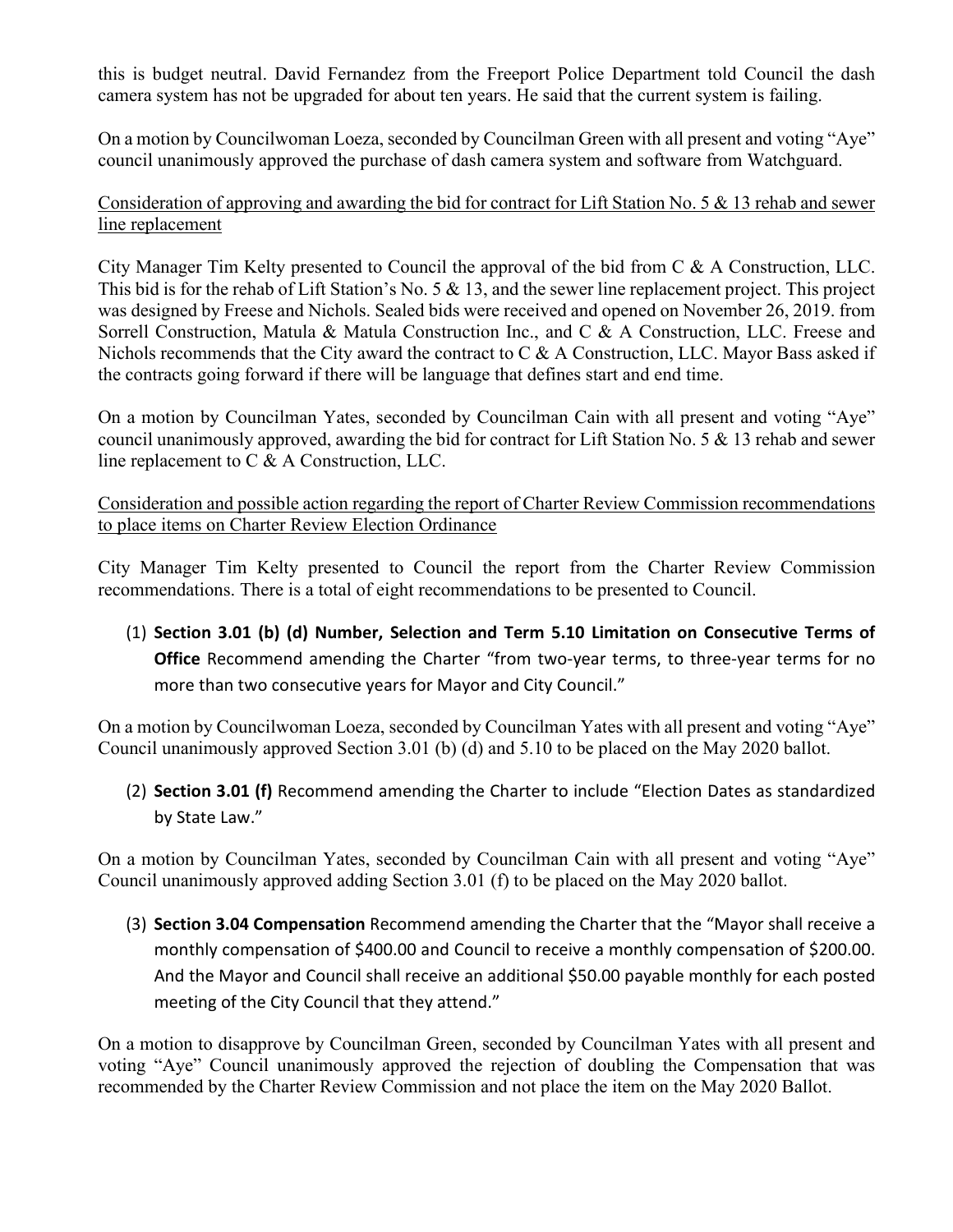(4) **Section 3.07 Powers of the City Council** Recommend amending the Charter to "allowing the City Council to adopt, modify and carry out all plans proposed by the Planning Commission."

On a motion by Councilwoman Loeza, seconded by Councilman Yates with all present and voting "Aye" Council unanimously approved amending Section 3.07 to be placed on the May 2020 ballot.

(5) **Section 4.06 City Attorney** Recommend amending the Charter to "eliminate" the requirement that the City Attorney must be a qualified voter in Brazoria County, Texas.

On a motion by Councilwoman Loeza, seconded by Councilman Cain with all present and voting 4 to 1 Council approved amending Section 4.06 to be placed on the May 2020 ballot. Mayor Bass voted no.

(6) **Section 11.011 Selection of Newspaper for Publication** Recommend amending the Charter to "require that every ordinance or resolution adopted by the City Council, shall be published in accordance with State Law."

On a motion by Councilman Yates, seconded by Councilman Green with all present and voting "Aye" Council unanimously approved amending Section 11.011 to be placed on the May 2020 ballot.

(7) **Section 1.02 Boundaries** Recommend amending the Charter to "recognize the city boundaries as they currently stand and as may be amended in the future."

On a motion by Councilman Cain, seconded by Councilman Yates with all present and voting "Aye" Council unanimously approved amending Section 1.02 to be placed on the May 2020 ballot.

(8) **Section 3.10 Rules of Procedure** Recommend amending the Charter to "allowing the recordation of adopted ordinances and resolutions to be permanently maintained by electronic means."

On a motion by Councilwoman Loeza, seconded by Councilman Cain with all present and voting "Aye" Council unanimously approved amending Section 3.10 to be placed on the May 2020 ballot.

## Consideration of approving Ordinance No. 2019-2591 to extend the industrial district contract

City Manager Tim Kelty presented to Council proposed Ordinance No. 2019-2591. An extension of the industrial district contract with DOW Chemical, BASF and Brock Stratton Ridge. He said that this is a joint agreement with the cities of Lake Jackson, Clute, and Freeport. Mr. Kelty said that this is an extremely important revenue source for the City of Freeport. The original agreement expires in 2026 and that the proposed extension agreement with the ordinance will ensure the revenue until 2034. Mr. Kelty said that the City of Clute has already approved their agreement, and the City of Lake Jackson was presenting theirs on December 16, 2019 to Council for approval. Melanie Oldham asked with this new legislation does this mean that cities cannot annex an industry or business without permission. Mayor Bass said that this was not included in the final passing of the legislation. Councilwoman Loeza asked if the year 2033 was correct in the ordinance. Mr. Kelty asked Council that Ordinance 2019-2591 be amended to the year 2034.

On a motion by Councilwoman Loeza, seconded by Councilman Green with all present and voting "Aye" Council unanimously approved Ordinance No. 2019-2591 to extend the industrial district contract, with the amendment to the ordinance in SECTION 1 to the year 2034.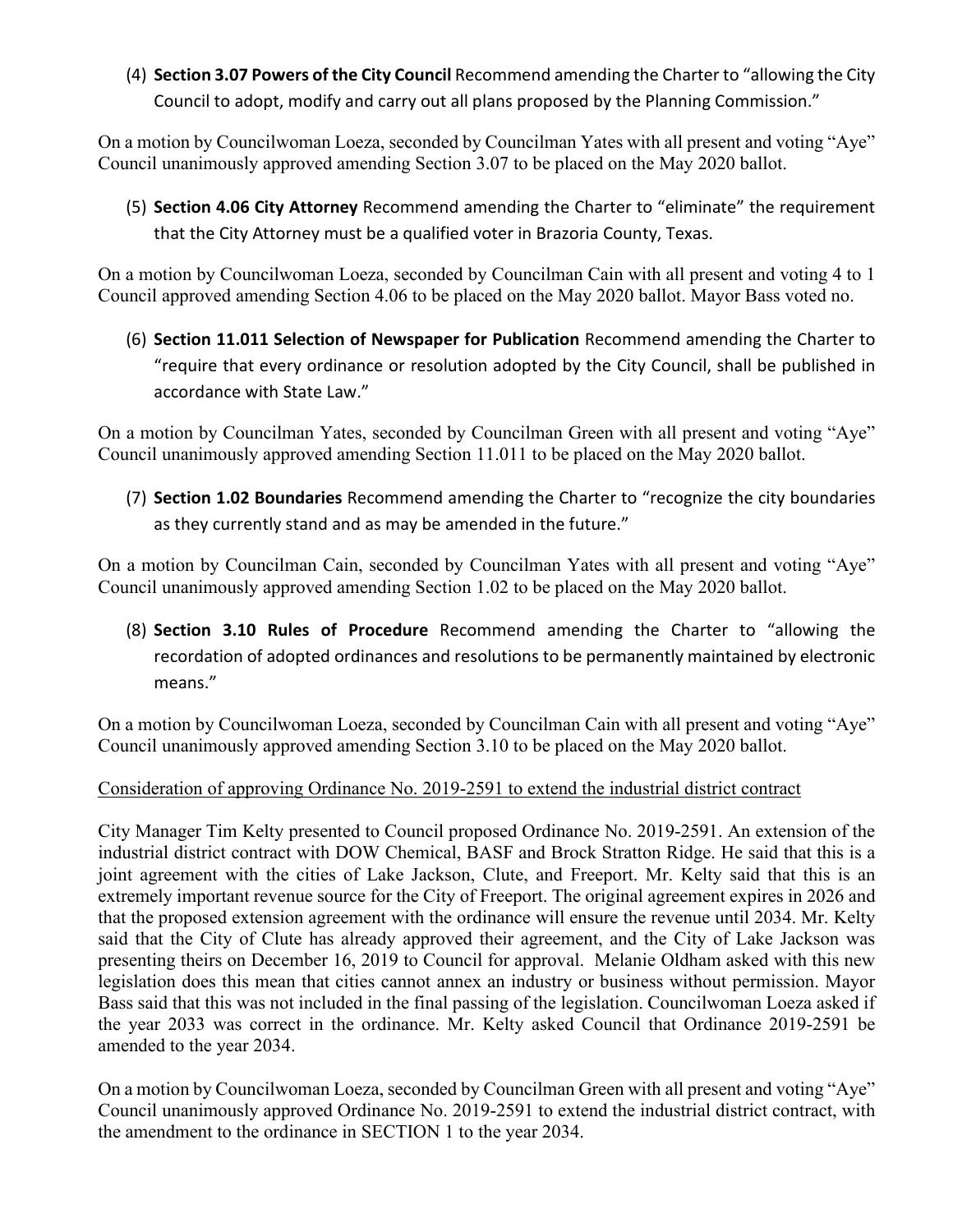### **WORK SESSION:**

Councilman Green said that Ave B in Ward C has just one speed limit sign. He asked if there are regulations to get more signs on this street. Ray Garivey said that even if there is no sign posted the speed limit is 30 MPH. Councilman Green said that a resident said that school buses and the transit bus drivers are the worst at speeding down this road. Councilman Green thanked the team that put the Senior Citizen luncheon together, he said it was very nice. He also said that  $6<sup>th</sup>$  Street and Walnut there is a sink hole that needs to be repaired. Melanie Oldham asked what repairs were being done in Ward A. David Hoelewyn said this will start after the first of the year with the interlocal.

Councilman Cain asked Street Department Director David Hoelewyn if there were any updates on the repairs that we have going on. David Hoelewyn said that the County has one more block that they were going to stabilize today, but they had some repairs that had to be done to waterlines, those were lowered today. And they should be stabilizing tomorrow. He said that it will be after the first of the year before they can get on the asphalt.

Councilwoman Loeza asked about Ave I, she said that there is a bush that has grown out and when you are trying to turn out you cannot see. She asked David Hoelewyn if this is something he can trim or cut down. Nicole Mireles said that there are cars that are parked on the street to where you cannot get around. Councilwoman also thanked the committee that put the Employee Christmas party together, she said that it was lots of fun, and she really enjoyed it.

Councilman Yates said that he wanted to thank the City Employee that repaired the big hole in a street that was reported to him from an employee at CVS Pharmacy. He said he did not remember the street, but the repair was done.

City Manager Tim Kelty said that there a several projects that we are moving forward on. He said that elevator at City Hall, the repair will begin the week of December 30 and it will take about a week to get the repair complete. The final phase of the repair for the HVAC began today and that will be completed. Mr. Kelty also said that he wanted to recognize and thank the employees that put the employee Christmas party together. He said that everyone had a great time. He also announced that he will be gone from December 26-31.

#### Update on reports / concerns from Department heads

Street Department Director David Hoelewyn said that Munson Street was completed last Friday. He also said that the generator on Mystery Harbor is up and running.

Freeport Fire Chief Motley said that Actions from Lake Jackson asked how the City gets such a large crowd at our Sr. Citizen luncheon, he said that they were very impressed. He said that going into the New Year we have some new mandates for Emergency Management training. He also said that in January or February there will be discussion on the 1495 bridge construction.

Open session was closed at 7:07 pm and Council entered into Executive Session.

## **CLOSED SESSION:**